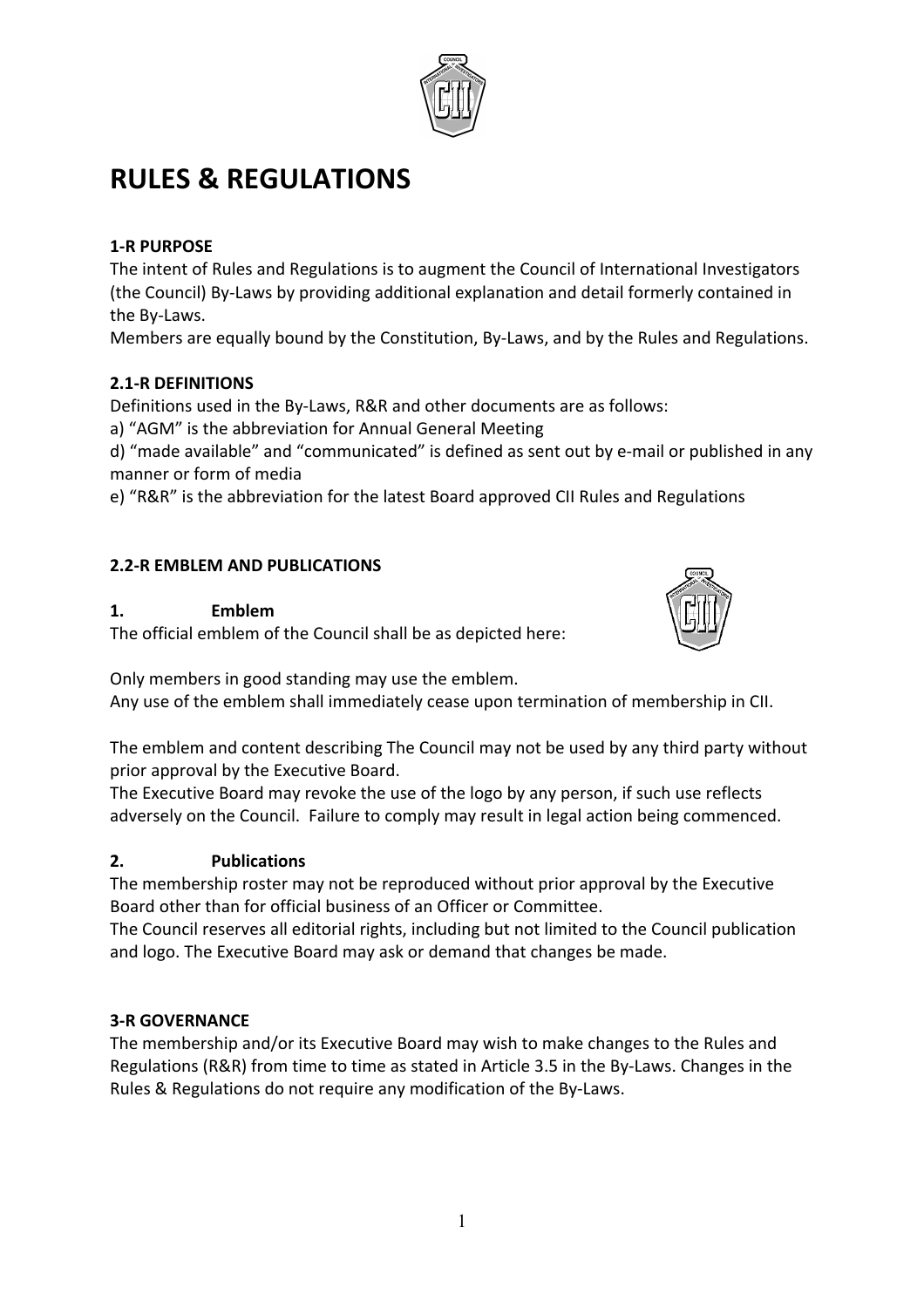

# **4-R MEMBERSHIP CRITERIA, RIGHTS AND RESTRICTIONS**

All members in good standing shall have the right to attend meetings, participate in proceedings, serve on committees and perform duties as assigned.

Only Certified, Senior and Emeritus members in good standing have the right to vote and be elected to the Executive Board.

Only Certified members can hold Office (President, Vice President, Treasurer or Secretary)

Only one Certified or Senior member from the same firm or group of companies can be elected to the Executive Board or hold Office at the same time.

Emeritus Members shall be exempt from the payment of dues.

A member may only list, on the membership database presentation pages, those countries in which he/she has a registered and active office. Having a network of subcontractors in a country does not qualify for country listing.

If any member fails to comply with section 4.2 of the bylaws or act in any manner to the detriment of Council the Board shall have absolute right to suspend or terminate the member with a 2/3 majority vote

# **4.1-R MEMBERSHIP CLASS QUALIFICATIONS**

A) THE CERTIFIED INTERNATIONAL INVESTIGATOR CII membership shall be granted to an individual who complies with the provisions of 4.2 of the By-Laws, has been so engaged for a minimum of 5 (five) years, and has been a principal (owner) of his/her organization for at least three years, whether consecutive or not.

**B) A SENIOR INTERNATIONAL INVESTIGATOR SII** shall have been a CII for a period of not less than 10 (ten) years or be over the age of 69 and be retired from the active profession, or be a past president. Application for Senior Membership must be in writing and must be approved by a two-thirds vote of the Executive Board

C) AN INTERNATIONAL INVESTIGATOR EMERITUS IIE shall have been a Certified Member for a period of not less than 25 (twenty-five), have served as an Officer or on the Executive Board or be over the age of 79 years. Nominations for Emeritus Membership shall be submitted by, or on behalf of a nominee and shall require a two-thirds vote of the Executive Board at which a quorum is present.

**D)** A QUALIFIED INTERNATIONAL INVESTIGATOR QII membership shall be granted to a principal of a company meeting all criteria of a Certified Member except that he/she has not operated their own business for a period of 3 (three) year.

Qualified members can apply for certified status when the criteria for certified status are met. Such an application should be in writing and include proof of relevant criteria.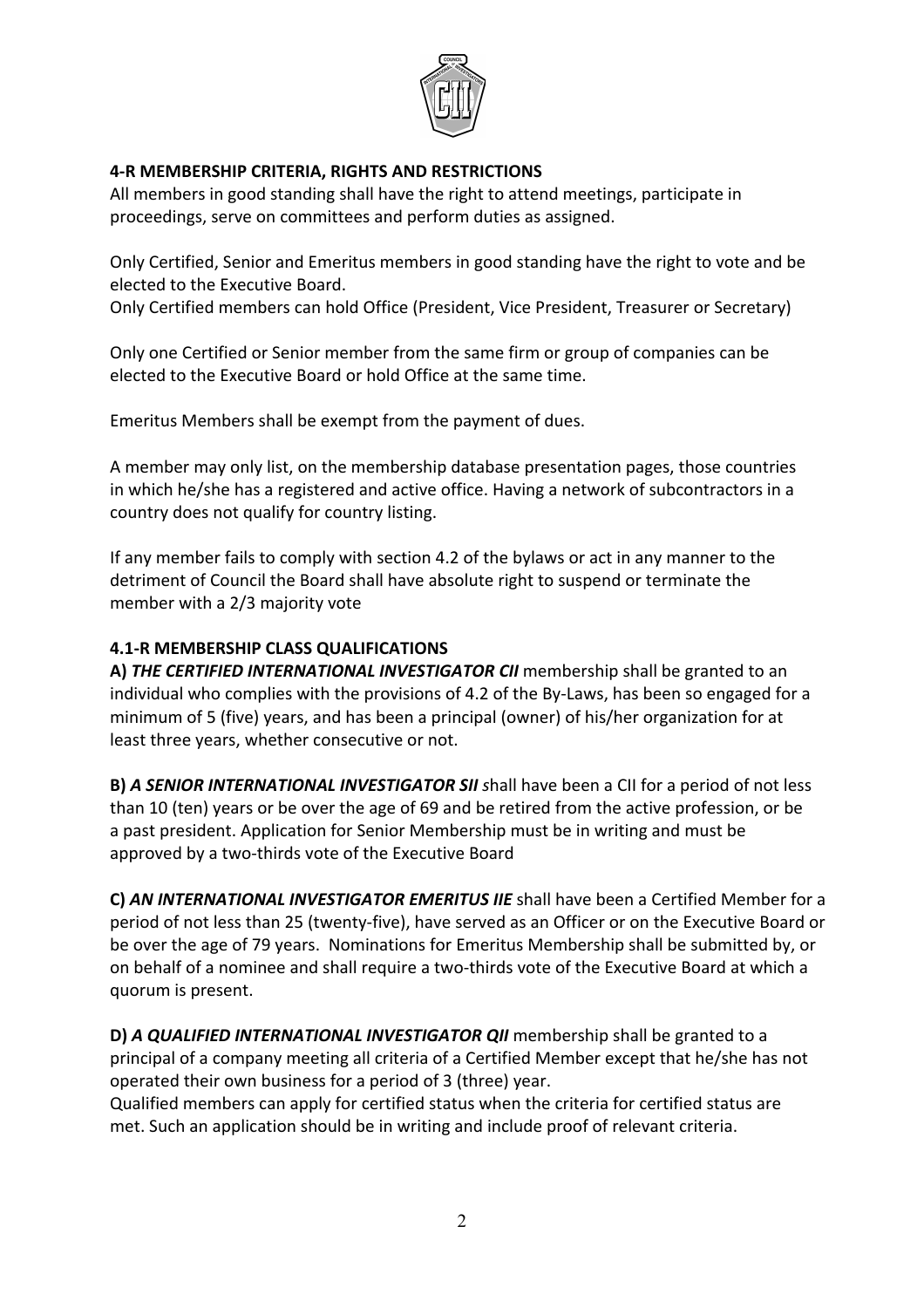

**E) AN ASSOCIATE INTERNATIONAL INVESTIGATOR AII** membership shall be granted to any employee of a Certified, Qualified or Senior Council Member. Associated members need recommendation and sponsorship from the Certified, Qualified or Senior member that employs the Associate member and if such sponsorship ceases, the Associate membership is no longer valid.

The Executive Board shall review the Associate Member annually to confirm that sponsorship continues.

**F) AN HONORARY COUNCIL MEMBER HCM** may be confirmed in this capacity by the Executive Board wherein any individual who has performed some particular service for the Council or who has in some way performed matters of importance for law enforcement or for the progress of criminal or civil investigation.

**G) AN AFFILIATE COUNCIL MEMBER ACM** may be any person who comes from an industry or organization which furnishes materials or a service to the Council membership or be any person empowered by position within a corporation or company to contract an investigation. 

An Affiliate Member's membership shall cease forthwith if the Affiliate Member ceases to be in an industry as described above or leaves his/her empowered position within a corporation or company.

The Executive Board shall review the status of the Affiliate memberships annually.

#### **4.3-R APPLICATION**

The Membership application form shall include:

(a) Full name and date of birth of the applicant.

(b) Complete residence address of the applicant.

(c) The trade name of the applicant if an individual or the name of the firm, partnership, or corporation with which the applicant is a principal (owner) or employed. Relevant registration/incorporation documents should be supplied.

(d) Business address and telephone number of the applicant as well as full address to any registered offices in other countries.

(e) Information on the number of years the applicant has been engaged in the applicable capacities as set forth in Article IV 4.2 of the By-Laws. Proof of valid licences in case required in the state or country of applicant.

(f) The name of member of the Council in good standing who is recommending and/or sponsoring (when required) the applicant, or when no sponsor exists, then the Chairman of the Membership Committee may act as sponsor at their discretion, and a list of references.  $(g)$  Information if the applicant has applied before and been denied or if any associate of the applicant has applied and been denied membership.

(h) Information about associated current Council members and their member class.

(i) A listing of the applicant's other affiliations in associations involving the private detective, private investigator profession or security profession, or a listing of the affiliated

organisation that supports an affiliated membership application.

(i) Authorization for an individual and/or business background investigation.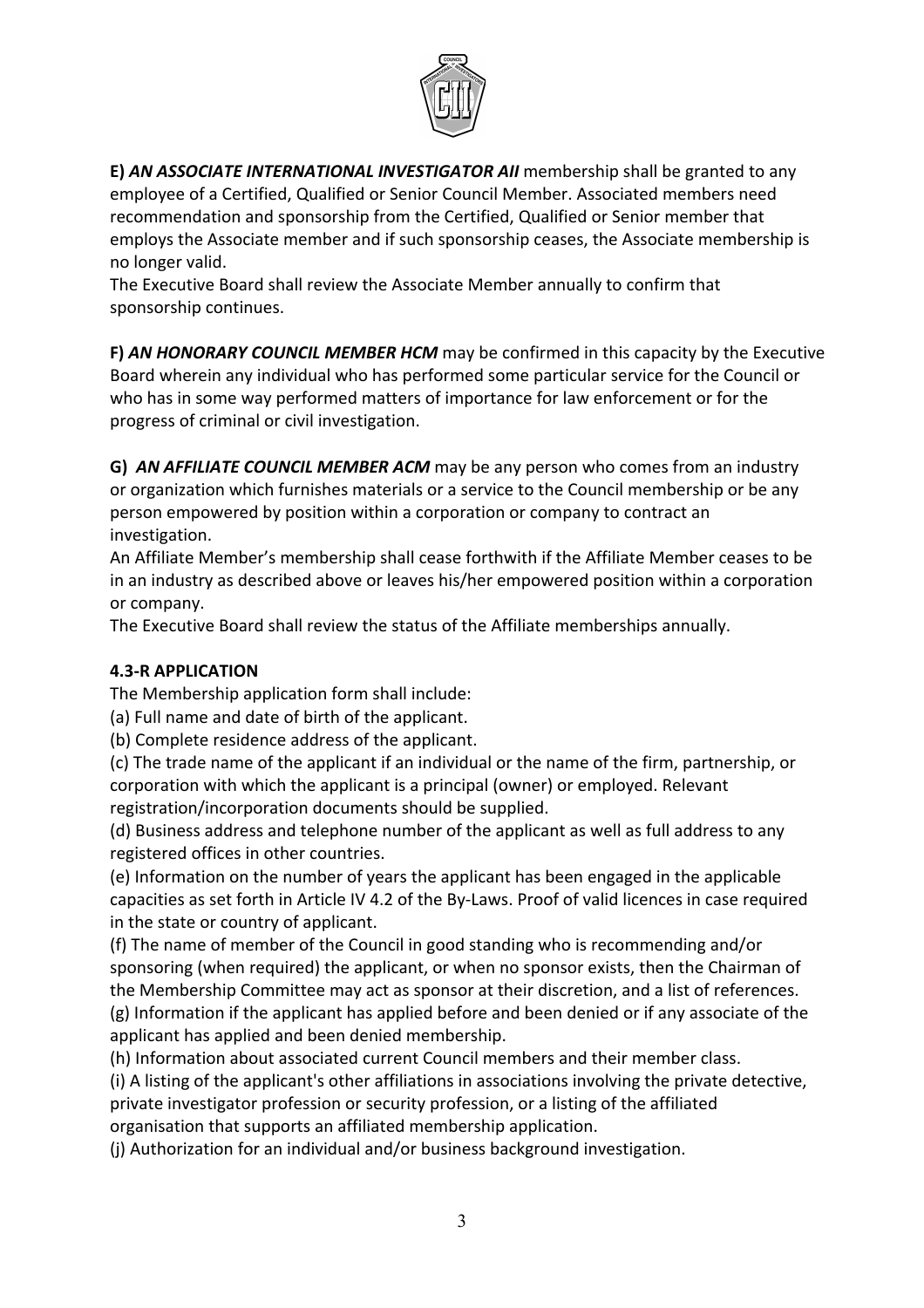

(k) The signature of the applicant certifying agreement to comply with the Council By-Laws, Rules and Regulations and Code of Ethics.

All applicants must fill out and submit all required information and documents. If a question or request is not relevant the applicant must note such on application and indicate reason for same.

#### Application for change of status

An application for change in member status (from Qualified to Certified status, or to Senior status) should be in writing and include proof of relevant criteria.

#### **4.5-R VETTING**

#### Vetting Procedure

Once the complete application is received by the Secretary, the application form is forwarded to the Executive Regional Director. The first duty is to assess the applicant's qualifications for the category of membership requested on the application. If the applicant is not qualified for any category of membership the ERD is to inform the Secretary who will inform the applicant. A copy of this letter will be kept by the Secretary and any submitted annual fee will be returned to the applicant, but not the application fee.

If the applicant is qualified, note of the new applicant will be published by the secretary on the listserv, asking members to send any comments to the ERD or the Secretary. The application is then forwarded by the ERD to the Regional Director for vetting. The RD's will be sent the application form and the release form to carry out the screening of the applicant and his/her qualifications, including but not restricted to confirming licenses, interviewing references and making a brief public source red flag search.

#### Vetting report

Once the Regional Director has completed the screening process, including verification of the recommendation made, he/she is to fill in the screening report on the website and submit it. Any documents they have received from the applicants or their references can be uploaded. The completed screening report will be sent by the Secretary to the ERD for evaluation and then to the Executive Board for decision.

#### **After Board Decision**

Once the applicant has been approved, the Secretary reports the confirmation and sends out the welcoming letter, certificate, and CII pin to the new members and enters him/her on the listserv. The new member will also be informed of the rules regarding the use of the CII emblem and use of the member database and the listserve. The Secretary also informs the Chairman of the Membership Committee or the Regional Director who will send a welcome email to the new member.

If the applicant is denied the Secretary will notify the applicant by letter or email with this decision

#### **5.11-R BOARD MEETINGS**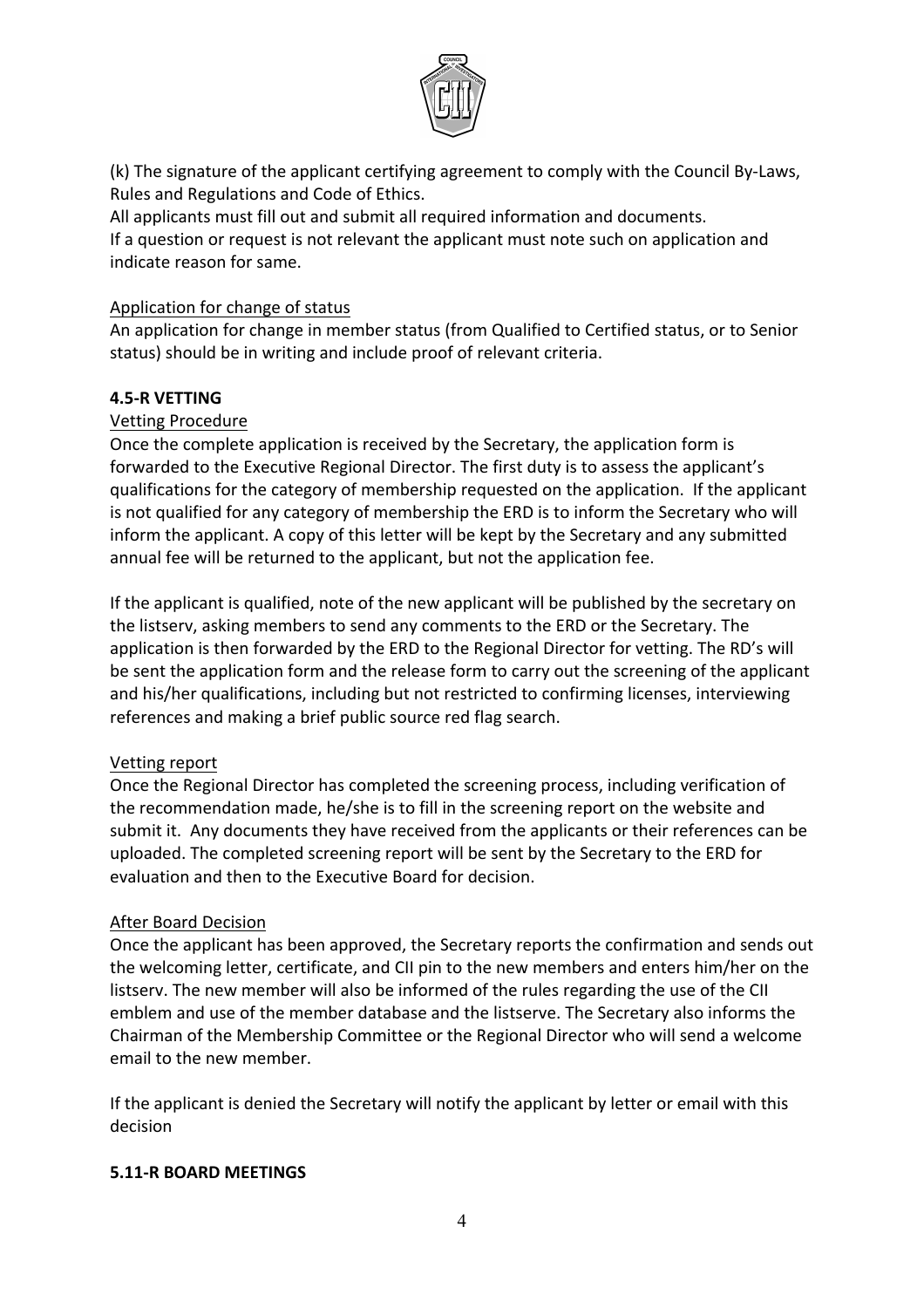

Procedures for Board meetings are found in the Board Directives, a separate document provided to the Board.

#### **6.4-R NOMINATIONS**

When describing, to the members, the procedure of nomination to the Board it should be mentioned that it is very positive if there are nominees from all continents so that the elected Executive Board represent the international membership as best possible.

# Nomination Forms.

The nomination forms for Candidates to be elected as President or to the Executive Board may be found on the CII website or may be obtained by contacting the CII Office. All nominations shall be filed at least 60 days prior to the AGM.

#### Nominees for President

To be nominated for President the nominee

- must accept the nomination and have registered to be present at the AGM of election at the time of nomination.
- Have served any consecutive 2 (two) years in the Council Executive Board

# Nominees for the Executive Board

Nominees to the Executive Board:

- Must be Certified, Senior or Emeritus members in good standing for three (3) years
- Have attended two (2) meetings; 2 AGM's or one (1) AGM and one (1) Regional Meeting
- Have registered and intend to attend the AGM at the time of nomination in order to be present at the board meetings after the election.

Self-nomination to the Executive Board is permitted.

# **6.5-R ELECTIONS**

Terms of office, re-election rules and matters related to conflict of interest are stated in Article 6, sections 6.7 to 6.10.

# An electronic ballot method will be used in advance of the AGM.

1. The invitation to vote on the nominees for President and Executive Board positions will be presented to the members on the listserve no later than 40 days prior to the AGM.

- 2. The electronic ballot system used will be located in the "membership only" area of the CII website which validates the member's individual right to vote.
- 3. The electronic ballot system shall
- a. Indicate nominees for president one vote per member.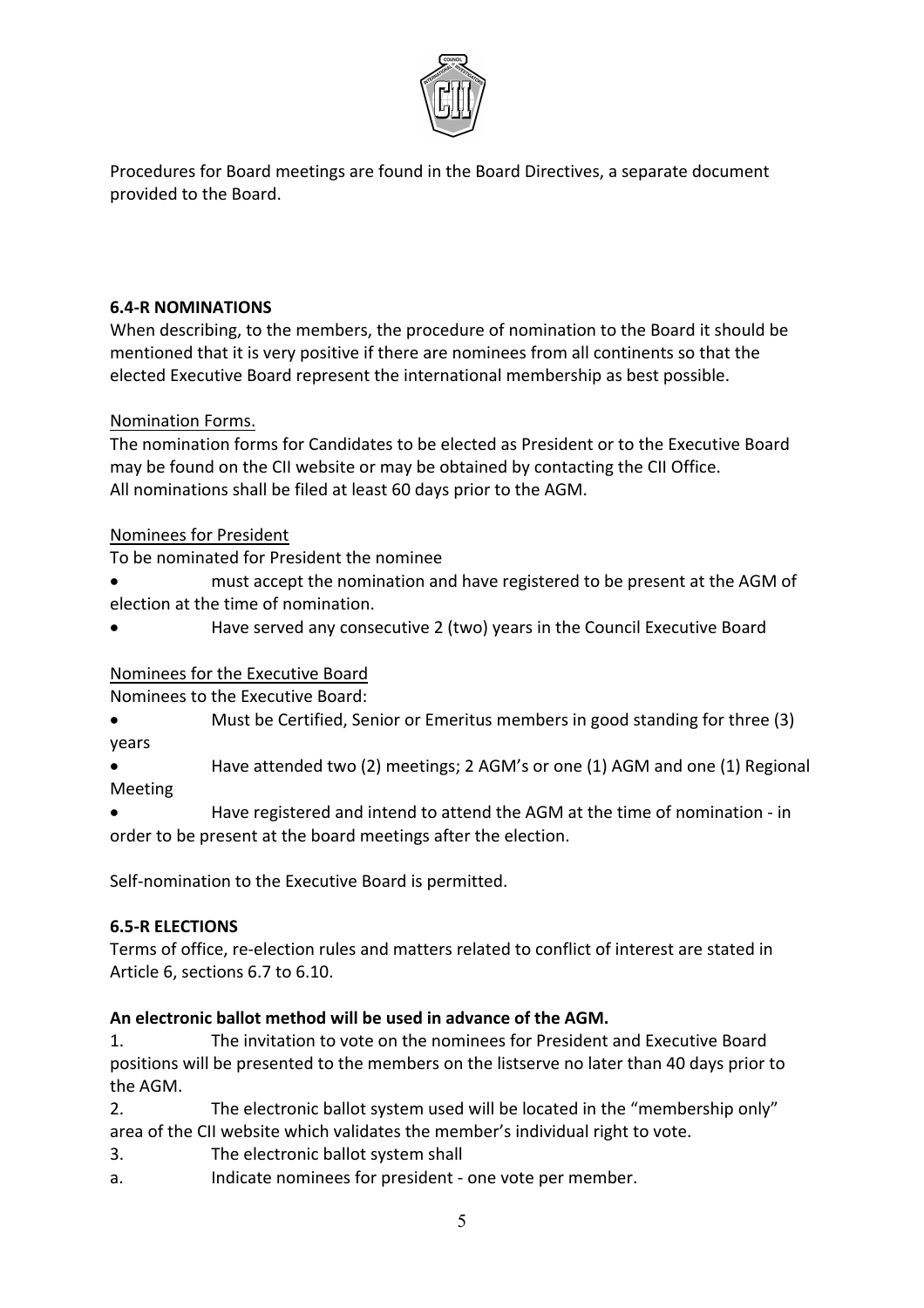

b. Indicate how many vacant Board positions there are and indicate nominees for Board positions.

i. Members may place as many votes as there are Board positions to fill  $$ normally three or four. Voting members shall: Mark their ballots with an "X" in the box opposite the name of each nominated person for the Board for which they desire to cast a vote.

4. Electronic voting shall be open until 10 days prior to the AGM.

The CII Office will supply a list of members that have voted to the Secretary as the electronic voting is closed.

# **Elections at the AGM**

At the AGM the Secretary will supply a list of registered members that has not previously voted and supply manual ballots for Presidential and Board Member election the AGM.

As membership vests immediately upon election, the election of an applicant to Certified, Senior or Emeritus Membership at the AGM shall entitle the new member attending the meeting to cast a ballot in the Presidential election.

The nominee for President must be present at the AGM to be elected. A nominee that cannot attend the AGM will be removed from the ballot.

Board member nominees: Valid reasons for non-attendance at the AGM are a) family matters, b) subpoenas, c) ill health and d) business pressures and the registered nominee to the Executive Board can for such reasons be excused and still be elected.

- a) The Election Tellers shall count the ballots at the AGM and add these to the electronic ballots.
- b) The nominee for President receiving the greater number of votes cast for the office shall be declared elected.
- c) The nominees for Executive Board with the greater number of votes cast shell be declared elected to the vacant positions.
- d) In the event of a tie vote, a second ballot vote of the tied nominees will be held and the Election Tellers shall count the results of same and declare the nominee receiving the most votes elected.

The newly elected President and Board members take office immediately after the adjournment of the AGM.

# **7.1-R THE EXECUTIVE BOARD**

The number of Board Members (not less than 9, not more than 13) for the next year should be decided at the summer board meeting so that the voting ballots are correct (members can only vote for as many nominees as there are vacancies).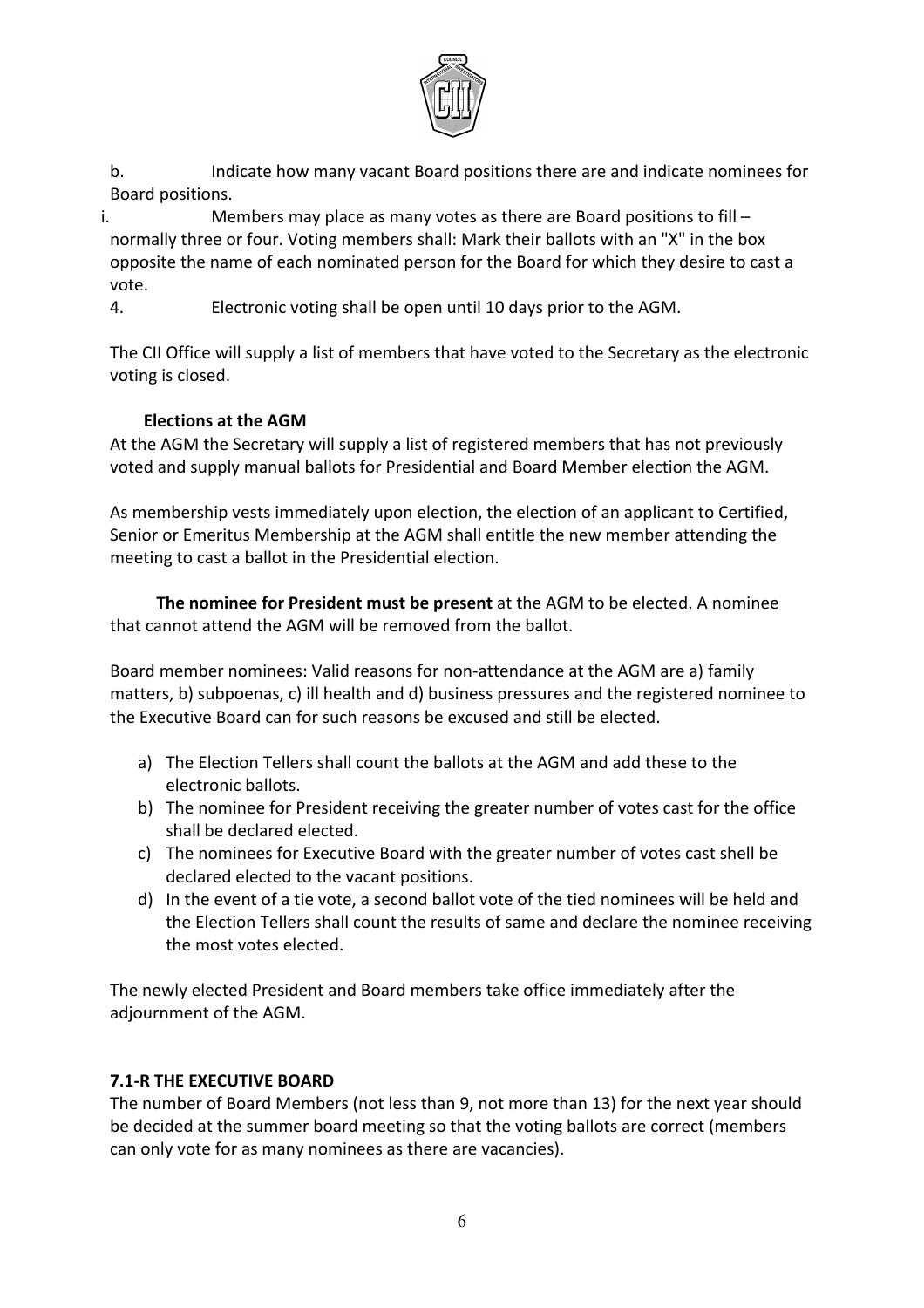

# **7.6-R SELECTION AND REPLACEMENT PROCEDURES**

#### a. **OF THE MANAGEMENT ENTITY/CORPORATION.**

As part of the Board duties (By-Laws 7.6 duties as required) the board shall select a Management Corporation. The Management Corporation (the CII Office) shall work as a contractor to the Council.

The contract shall be reviewed annually by the Board of Directors at the Board meeting immediately preceding the AGM and a recommendation given to the incoming Executive Board who may or may not confirm continuation at the Board Meeting after the AGM. Continuation of the contract shall be by a two-thirds vote of the Executive Board.

# **b.** Selection of ERD and regional directors

The Board Directives includes information about these bi-annual elections.

#### **9-R DUTIES OF OFFICERS**

Duties are noted in the By-Laws. The document called Board Directives gives further descriptions and details of procedures.

#### **9.5-R CALENDAR OF ACTIVITIES**

Most of this calendar relates to duties of the CII Office under supervision of the Secretary. Dates are approximate and should, where needed, be adjusted to the date of the AGM.

#### JANUARY

- $\cdot$  January 1: Deadline for on-time payment of dues
- $\clubsuit$  January 15: Send dues payment reminder: Notify Regional Director of those late in paying dues in each region.
- $\cdot$  January 20: Prepare and file corporation forms and tax returns for the previous year.

#### FEBRUARY

- $\div$  February 1: Mail previous year financial statements with supporting documents to the Audit and Finance Committee Chairman for review.
- $\cdot$  February 28: Send final reminder for payment of dues

#### APRIL/MAY

 $\cdot$  Prepare and distribute nomination forms for Board positions. Inform membership about the procedures for nominations for Board positions, nominations to be sent to the CII Office not later than 60 days prior to the AGM.

MAY

 $\cdot$  May 15: Order all plaques and medals to be presented at the next Annual General Meeting (International Investigator of the Year plaque; Meritorious Service Award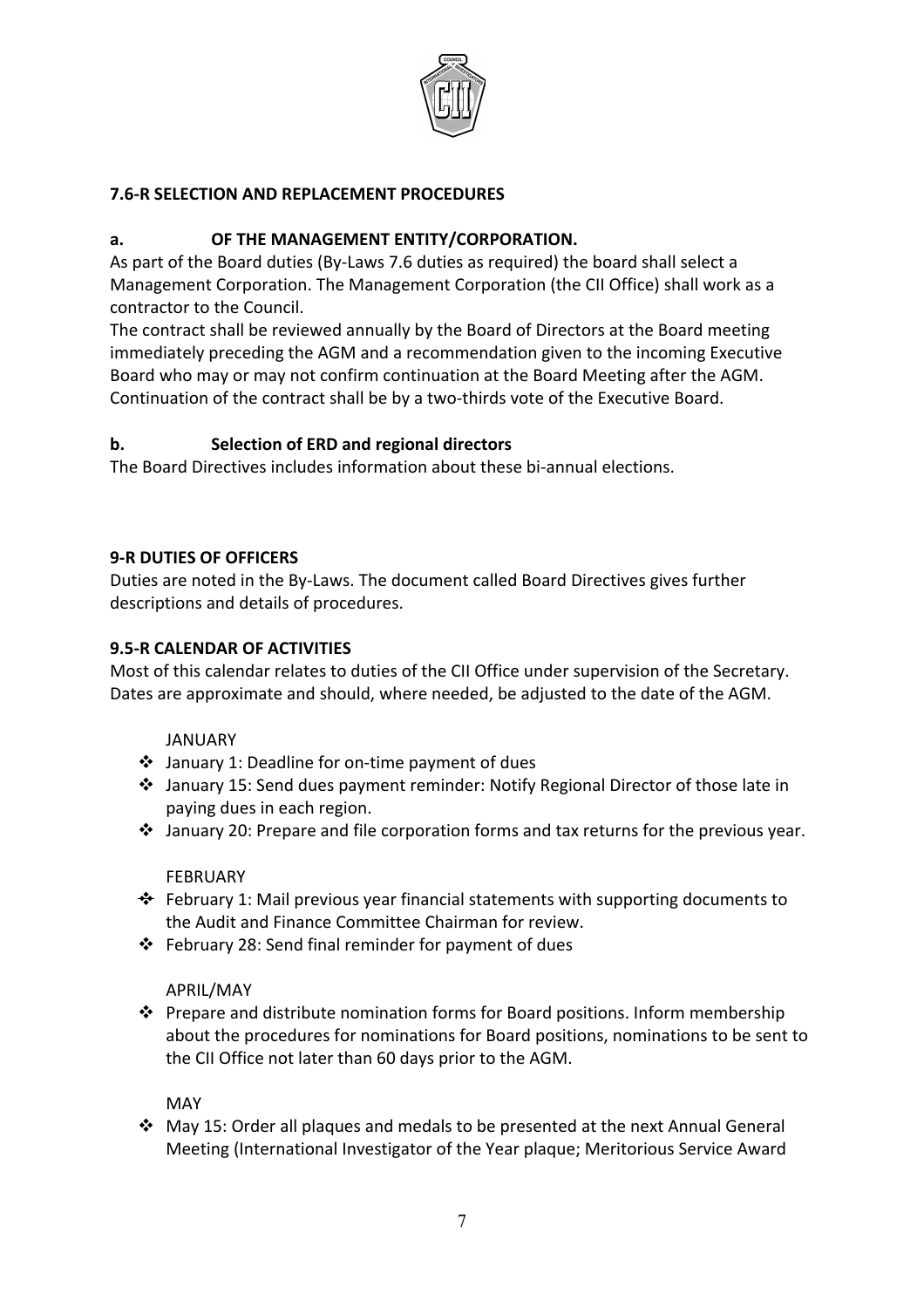

Medal and plaque; Past President's medal; Malcolm Thomson Award Plaque (done by the Executive Regional Director).

JUNE

- $\cdot$  Check deadline for receiving accepted nominations for Board positions (60 days prior to the AGM). Prepare the Board's nominations for the election of President.
- $\cdot$  June 30: Final day for receipt of annual dues notification to be sent to Editor of International Councillor for publication of those being dropped for non-payment.

JULY

- $\cdot$  Email, or post on the listserv, information about nominations and electronic ballot procedures to voting members 45 days prior to the Annual General Meeting.
- ❖ Email, or post on the listserv proposed By-Laws changes to voting members. If the listserv is used, the membership shall be notified of such usage in an email message to the membership.

#### AUGUST

- ❖ Mail semi-annual Financial Reports and supporting documents to the Audit and Finance Committee Chairman for review.
- $\cdot$  Initiate preparations of all reports for the AGM (approximately four weeks before meeting date). All AGM reports should be published on the members' only page on the CII website and the membership informed through the listserv about reports, not less than 2 weeks in advance of the AGM.
- ◆ Deadline for electronic balloting (10 days before Annual General Meeting).

#### August/SEPTEMBER

- $\cdot$  Prepare and distribute welcome packages to new Board Members.
- ❖ Prepare, order and distribute new letterhead to Officers, Board Members and Regional Directors. Update email addresses to Officers.

#### **OCTOBER**

- $\cdot$  Prepare and mail annual dues invoices and roster information questionnaire.
- $\cdot$  Prepare and distribute Annual General Meeting minutes.

#### NOVEMBER

 $\cdot$  Process receipt of annual dues and roster information.

#### DECEMBER

 $\cdot$  December 1: Send annual dues and roster information reminders; continue processing receipt of annual dues and roster information.

#### **MANAGEMENT CORPORATION/CII OFFICE:**

#### *CONTINUOUS ACTIVITIES DAILY:*

. Review and respond to general correspondence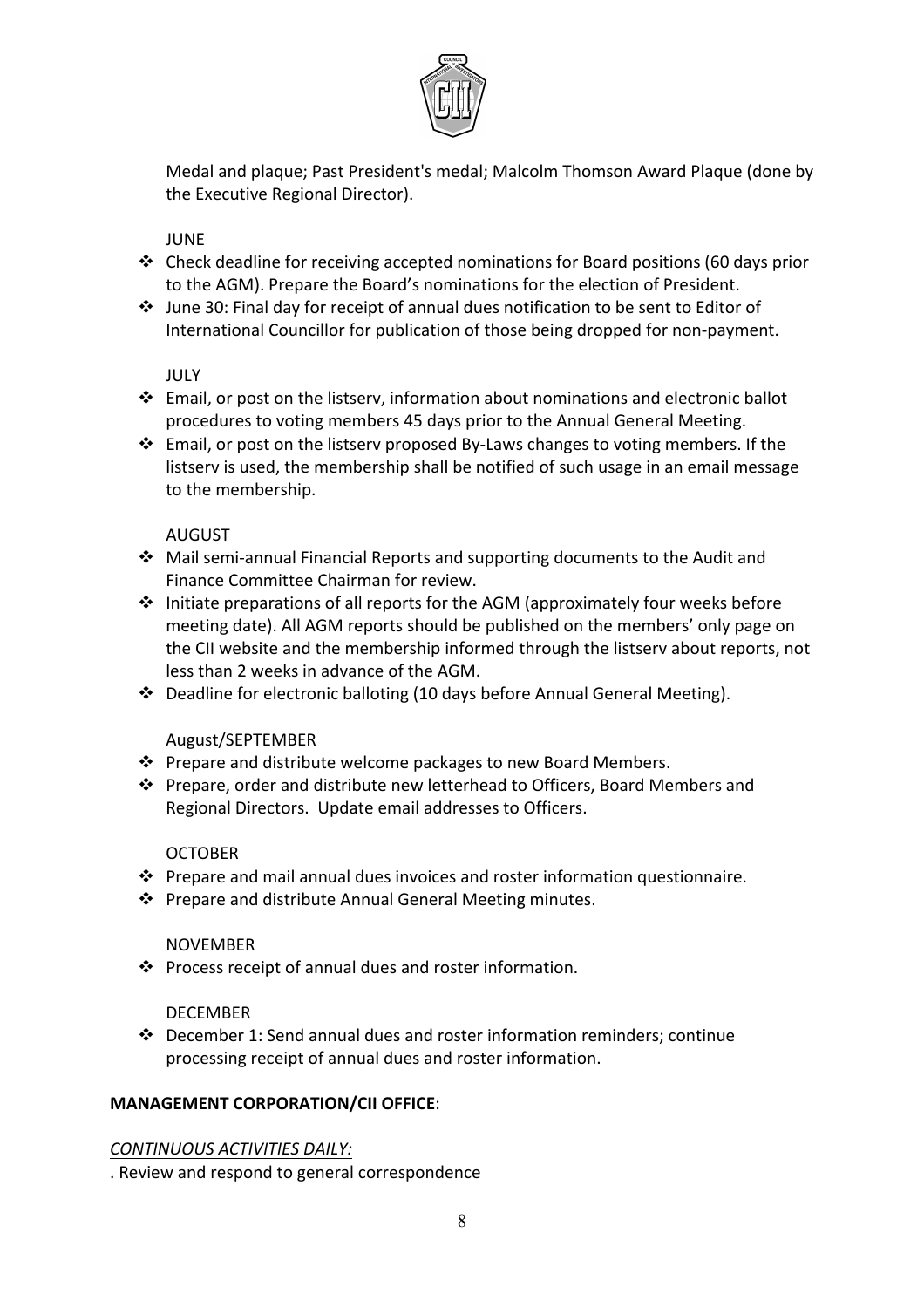

- . Field and respond to telephone calls
- . Manage member application requests, process received applications
- . Prepare and distribute certificates of membership to new members.
- . Prepare ID cards upon request
- . File and website maintenance and Member database/Roster update
- . Communicate with editor of the International Councillor regarding items to be published:
	- (a) New Members
	- (b) Proposed Members
	- (c) Address changes/updates
	- (d) Upcoming events/Press releases
- . Process referral requests

. Coordinate activities with Conference Committee Chairperson/AGM Hosts and Executive Regional Director

. Get well cards to ill members, etc.

#### REGULAR ACTIVITIES FOR MANAGEMENT CORPORATION:

- . Order office supplies
- . Monthly bills processing and payment
- . Process and deposit income received
- . Post *International Councillor* (quarterly) on the website and distribute by the listserv

# **10.3.B-R MEMBERSHIP COMMITTEE**

The membership Committee ERD is responsible for the vetting of applicants to the Council. The procedure is found under Article 4-R.

#### Welcoming new members at meetings

The Secretary should endeavour to inform the Host and the Regional Directors of all new members who plan on attending the AGM Conference or any Regional Meetings so that the attending committee members can take care of, introduce, and help new members feel welcome and included.

The membership committee shall also enhance membership activity and benefits in cooperation with other committees and assist with the Council website, especially the membership pages.

#### **10.3.C-R PR & MARKETING COMMITTEE**

The marketing of the Council also aims to promote the Council to groups that might use the services of Council members. Such cooperation can result in affiliated membership structures or conference cooperation. The committee shall also assist with the Council website.

#### **10.3.E-R CONFERENCE COMMITTEE**

The Conference Committee (CC). The CC shall support two sub-committees that are responsible for organizing the next and subsequent AGM conferences in cooperation with the CII Office.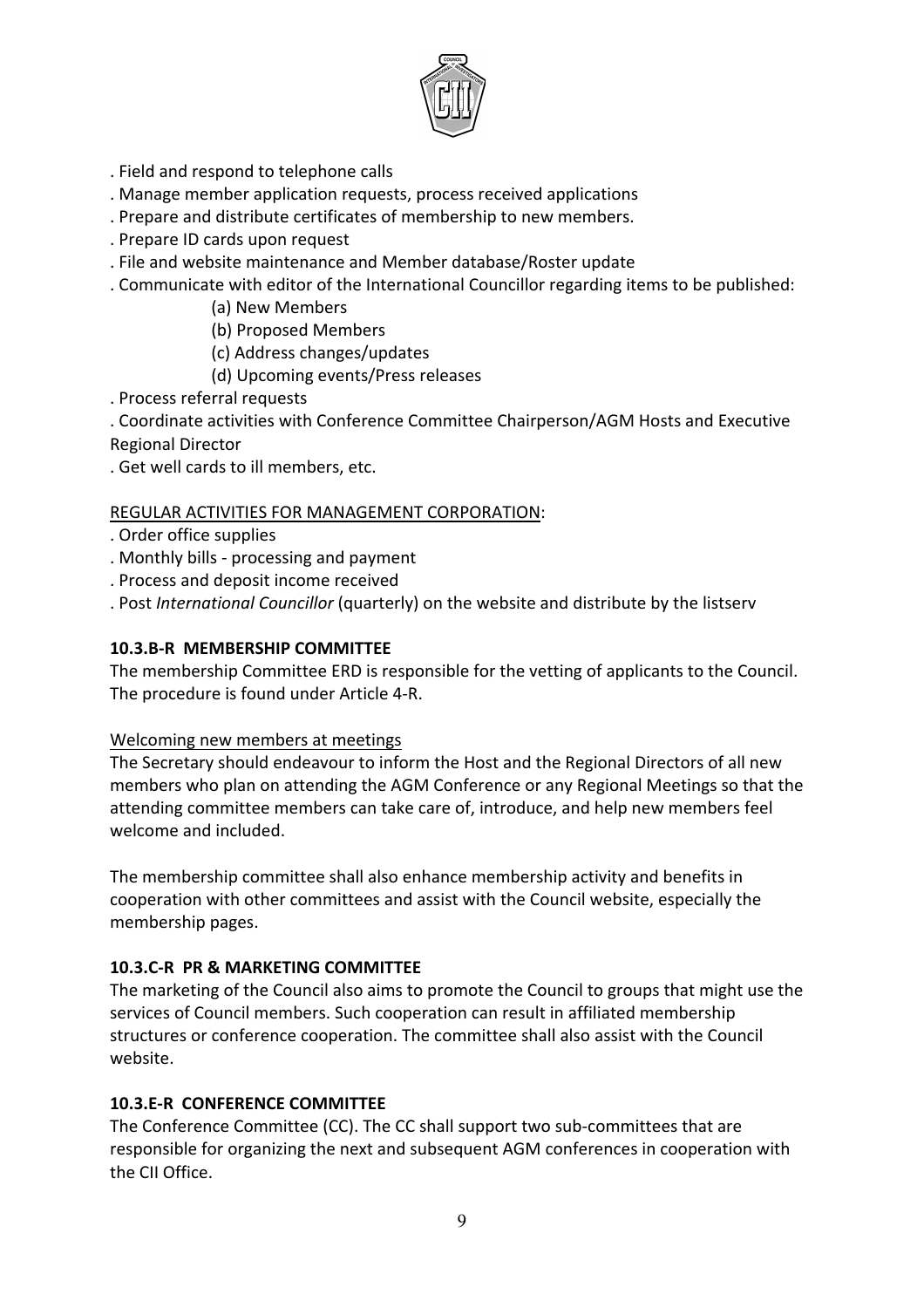

General Objectives be upheld by each AGM Host:

The AGM Conference aims to gather CII members from throughout the world. The benefit to members should be:

Networking between and among members to improve member business interaction

Sharing investigative experiences on local and international levels

Learning of technological, legal, marketing or other skills to enhance members' knowledge base

Discussing CII values and developing CII on a global scale

AGM Conference Basics is found in the AGM Conference Manual.

# Important notes

Dates:

- a. The Annual General Meeting will be scheduled for Wednesday through Saturday preferably in September or October annually.
- b. The provisional budget for the upcoming AGM should be submitted to the Executive Board a year in advance and the final budget presented for approval no later than March  $1<sup>st</sup>$  the year of the AGM.
- c. The overall program and seminar agenda for the upcoming AGM will be presented to the Board no later than 6 months prior to the AGM for approval.
- d. The CC Chairman, the host, or the CII Office shall report to the Board, before Dec  $31<sup>st</sup>$ , on the financial aspects of the year's AGM in order for the financial report to be submitted to the members before Jan  $31<sup>st</sup>$  the next year.

Seminars:

- **•** The seminars will include education concerning running a professional investigation business, as well as professional education and training in areas of interest to the membership.
- $\blacksquare$  The seminars shall include, if possible, international topics.

**Budget and funding** 

- The Council, through its conference committee, will be responsible for all planning, organization and provide for the funding of the Annual General Meeting.
- **•** The Host in cooperation with the Committee and the CII Office shall submit a registration fee based on a balanced budget and shall work within that budget. Budget material is found in the AGM Manual
- Note that the registration fee should be as inclusive as possible
- Proposed funding sources shall include:
- Advertising in the program journal.
- Registration fees.
- Fees incidental to the Annual General Meeting.
- Donations and fees from vendors.
- Sponsors and others.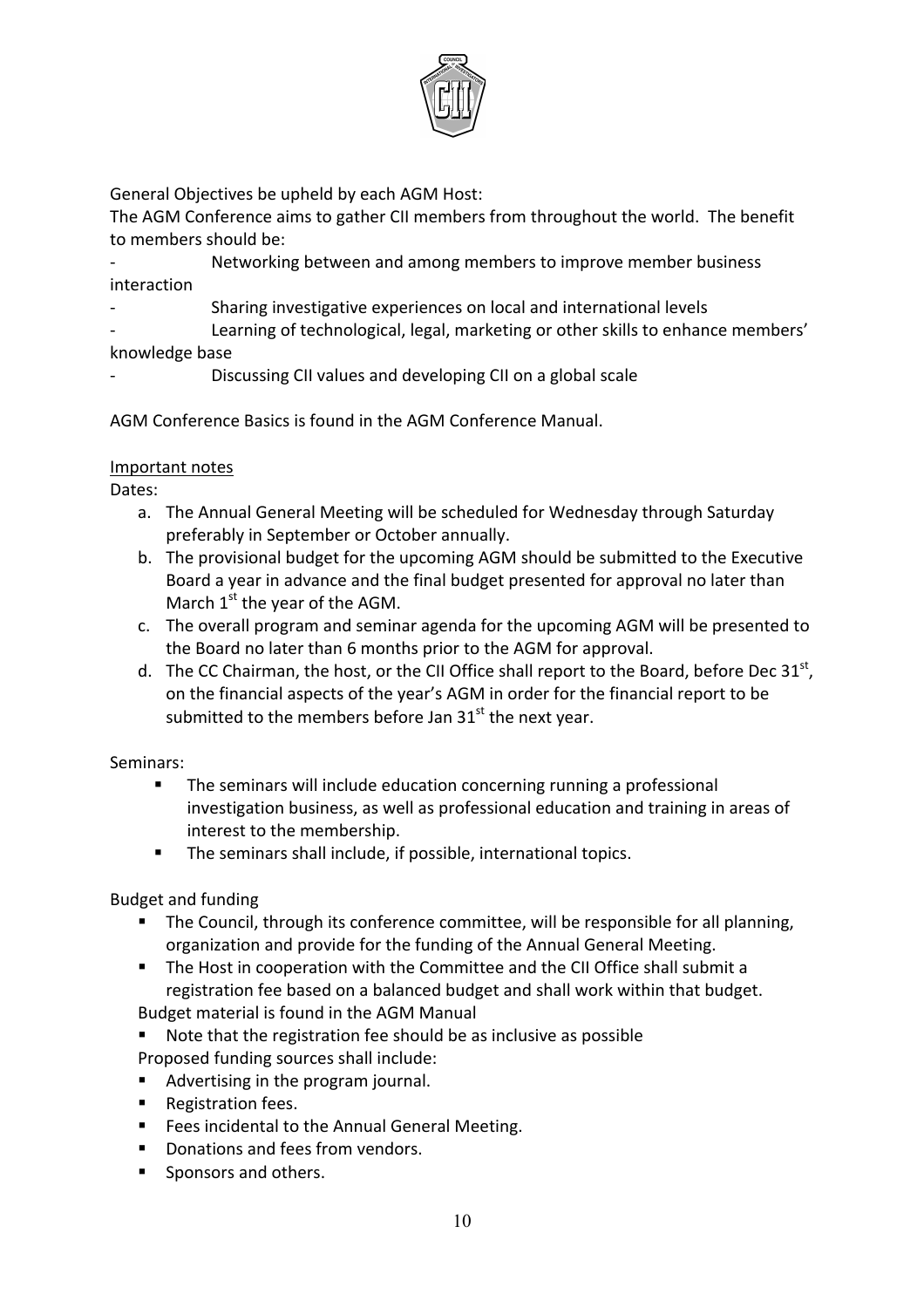

#### The Next AGM

- a. At the AGM, the Committee or incoming host will present details of the site for next year's AGM with approximate costs to the membership.
- b. At the AGM, the Committee will present the Board's suggestions for the site for the AGM in 2 years' time so that the present members can vote.

#### Selection of AGM Conference Sites

The Committee will submit two or three proposed Annual General Meeting sites to the Executive Board at or before the summer Board meeting. At the AGM, the Committee will present the suggestions for the AGM sites to be held in two years and the Council will agree on one site in order for the host/chair to start preparations. The second choice will be the back-up site. Should no site be ratified by the membership, the Executive Board shall choose a site. 

The Committee shall follow the following criteria when suggesting sites for an upcoming AGM:

(a) The consensus of the membership shall be considered when a site is selected.

(b) There should be a local member at the selected AGM site who is willing to chair the Organization Committee the year prior to the AGM.

(c) That the AGM will be held in or in close proximity to cities that are accessible by major airline carriers and are convention oriented. Consideration should be given to previously unvisited urban/metropolitan sites and the venue should be in different continents year by year.

(d) The site should be selected to provide the highest possible attendance and to maximize the educational benefit to the members.

(e) Costs of the venue site should be moderate rather than extravagant to facilitate attendance.

#### **Other Conference Details**

- A meeting room for the Executive Board should be made available for Board meetings before and after the AGM at the site selected.
- If a golf tournament is arranged it should be named the Bert Falbaum Memorial Golf Tournament as decided at the 2015 AGM.

#### **10.3.F-R AWARDS COMMITTEE**

#### 1. International Investigator of the year (IIOTY)

History: In 1976 the Association of British Investigators presented a silver loving cup to the Council with a request it be presented each year to a member who best exemplifies the high professional and moral standards of the Council. In 2001, the award was changed to now be for an outstanding investigation as the new Meritorious Service Award had been created.

(1) The award shall be known as the International Investigator of the Year. Only Certified and Senior Members of the Council will be eligible for the award.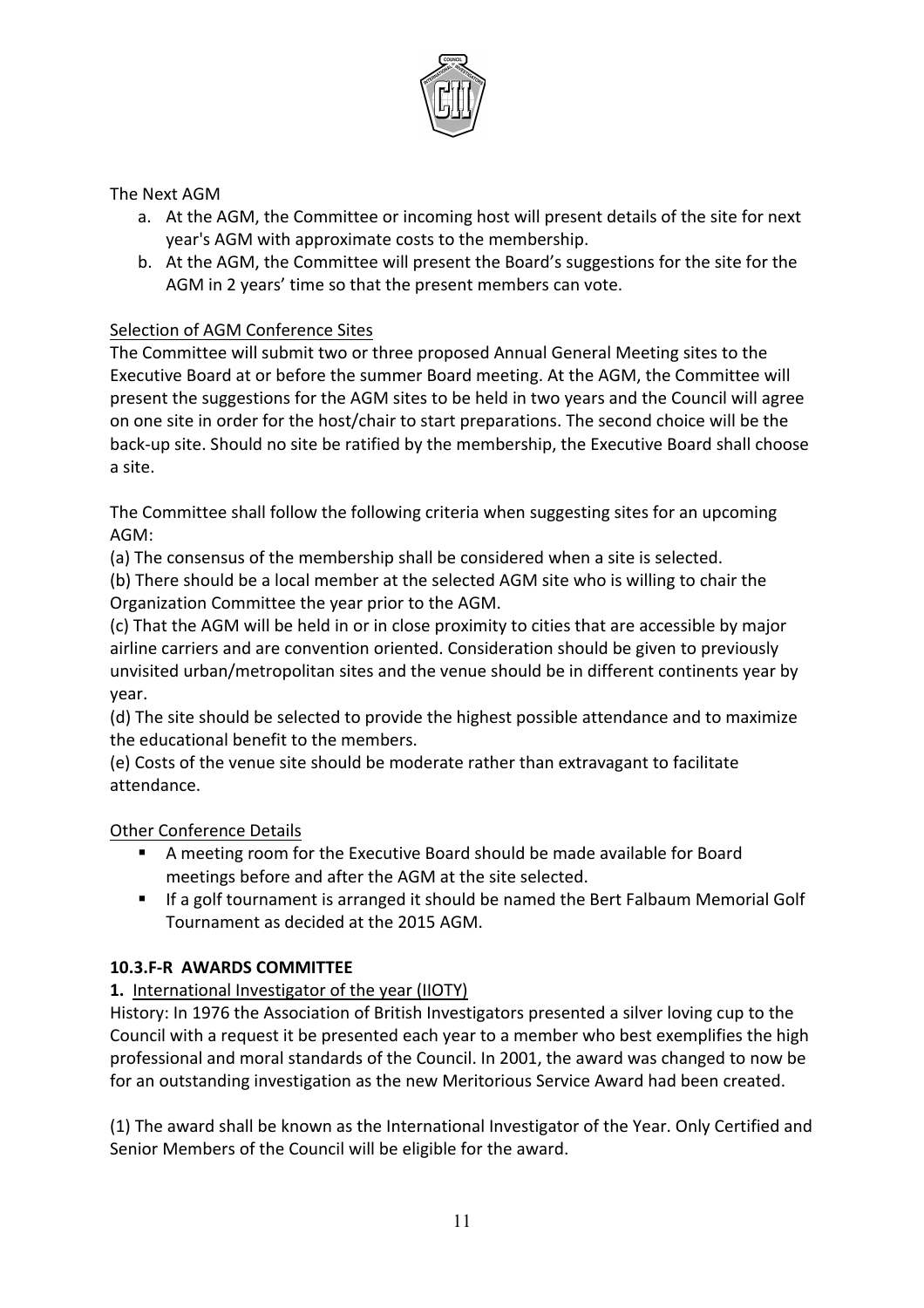

(2) The current holder of the award shall be asked to serve as an ex officio member of this Award Committee.

(3) Nominations may be made by any natural person. The nomination must be submitted no later than 45 days prior to the AGM to the previous recipient of the award or the Office. (4) Nominations must include details of the outstanding investigation.

(5) At the AGM, the Committee Chairman or his/her designee shall read all nominations to those members in attendance. An Award Ballot should be furnished to Certified, Senior and Emeritus Members in attendance at the AGM are the only ones entitled to vote.

(6) In the event of a single nominee for the award, he/she must receive more than 50% of the votes of the members present.

(7) The award winner will retain the IIOTY trophy for a period of one year. At the completion of the year, he/she shall be responsible for the return of the trophy to the AGM and the recipient will then be presented with the "Keith Rogers Memorial Plaque" Plaque as a lasting memorial. 

#### **2.** Meritorious Service Award (MSA)

(1) The award shall be known as the Meritorious Service Award and shall consist of a medal and plaque to be presented to the recipient. Any member of the Council of International Investigators is eligible for the award.

(2) No more than one MSA Medal shall be awarded to anyone person, but for each succeeding Meritorious Achievement or Service justifying such an award, a suitable device may be awarded, which is to be worn with the MSA Medal as prescribed.

(3) The Meritorious Service Medal may be awarded posthumously and when so awarded may be presented to such representative of the deceased as may be deemed appropriate. (4) Nominations may be submitted by anyone. However, no member may nominate him or herself, nor seek to have themselves nominated. Nominations must be submitted in writing to the Awards Committee and must include supporting statements, which indicate areas of exceptional contributions. Nominations may be received up to 45 days prior to the AGM for award for that year. The Awards Committee will review all nominations, which meet the established criteria and make recommendations to the Executive Board for final approval. (5) The MSA Award will be presented at the next AGM of the Council. The recipient need not be present to receive the award, but it shall be announced to the membership at the banquet.

(6) Recipients of the MSA Award shall be recognized yearly at the AGM and their names shall be placed in honour within the Directory of the Council.

#### **3**. Malcolm W. Thomson C.I.I. Memorial Award

(1) The award shall be known as the Malcolm W. Thomson C.I.I. Memorial Award and shall consist of a medallion to be presented to the recipient.

(2) Only a Regional Director will be eligible for the award. Selection will be made by the Awards Committee at the Annual General Meeting. The recipient may be selected by the Committee who best exemplifies the membership and strategic plan goals of the Council.

(3) The medallion will be retained by the award winner for a period of one year. At the completion of the year, he/she shall be responsible for the return of the medallion to the Annual General Meeting.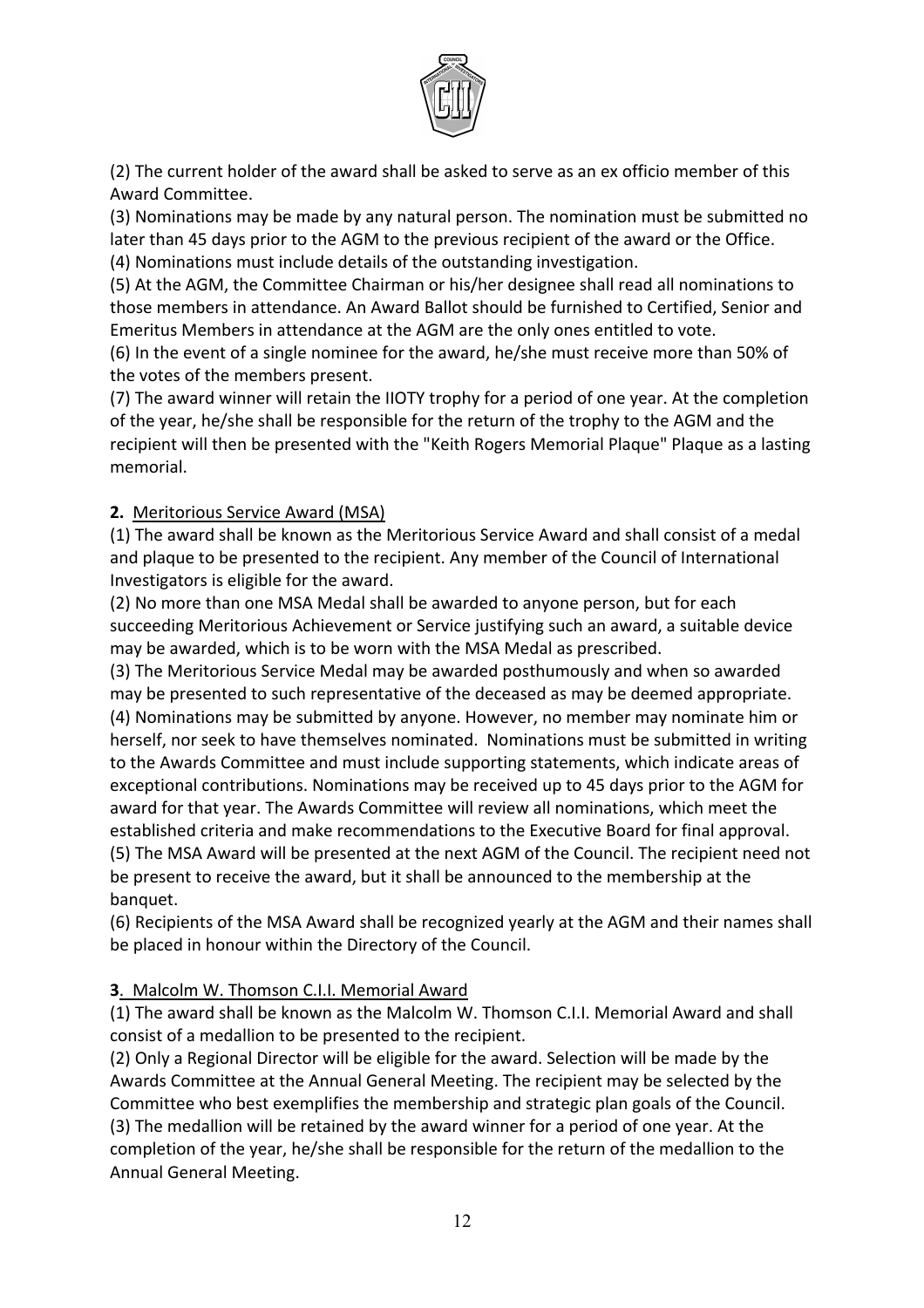

(4) Since the recipient will receive a medallion that will be surrendered at the end of the year, he/she will also receive a plaque to remain in his/her personal possession for all time.

# **10.3.G-R ADVISORY COMMITTEE**

The Advisory committee is made up by three Past Presidents (the most recent available), invited annually to the Committee by the Executive Board. If a Past President declines, any other Past President may be invited instead. The President stepping down from Office is automatically invited to join the Advisory Board, at which time the most senior member of the Committee leaves the Committee. Any vacancies may be filled by any Council Past President, by appointment by the Executive Board.

# **10.3.H-R EDUCATION COMMITTEE**

This committee oversees education and training such as webinars and other seminars set up for the membership and external participants. It will review webinars submitted for publication on the website, suggest training sessions and/or special training seminars to be made available to the membership.

#### **11.3-R REGIONAL DIRECTORS**

#### **EXECUTIVE REGIONAL DIRECTOR (ERD)**

The ERD shall make sure the Regional Directors know of their duties and responsibilities as set forward below.

#### **REGIONAL DIRECTORS DUTIES**

The roles of the Regional Directors are as follows:

- To encourage the application of competent and ethical professional investigators who possess the necessary qualifications for membership.
- Carry out competent vetting in a timely fashion in co-operation with the ERD and the CII Office.
- To advise the Board of any unethical behaviour or other activity by a member in their region that should be presented to the Ethics Committee.
- Keep a close eye on proposed changes or effected changes in legislation in their area, which could affect the aims and objectives of the professional investigator and ethical standards of the profession. A report of such legislative changes should be provided to the ERD and Secretary for publication to the membership.
- Submit a detailed written report to the Executive Regional Director and Secretary annually in time for the AGM. This report will include, but not be limited to membership activities, proposed regional legislative changes that affects the profession and membership news or comments.
- To cooperate with the PR and Marketing Committee to promote CII at industry functions and other appropriate functions and to provide applications for new candidates at these functions.